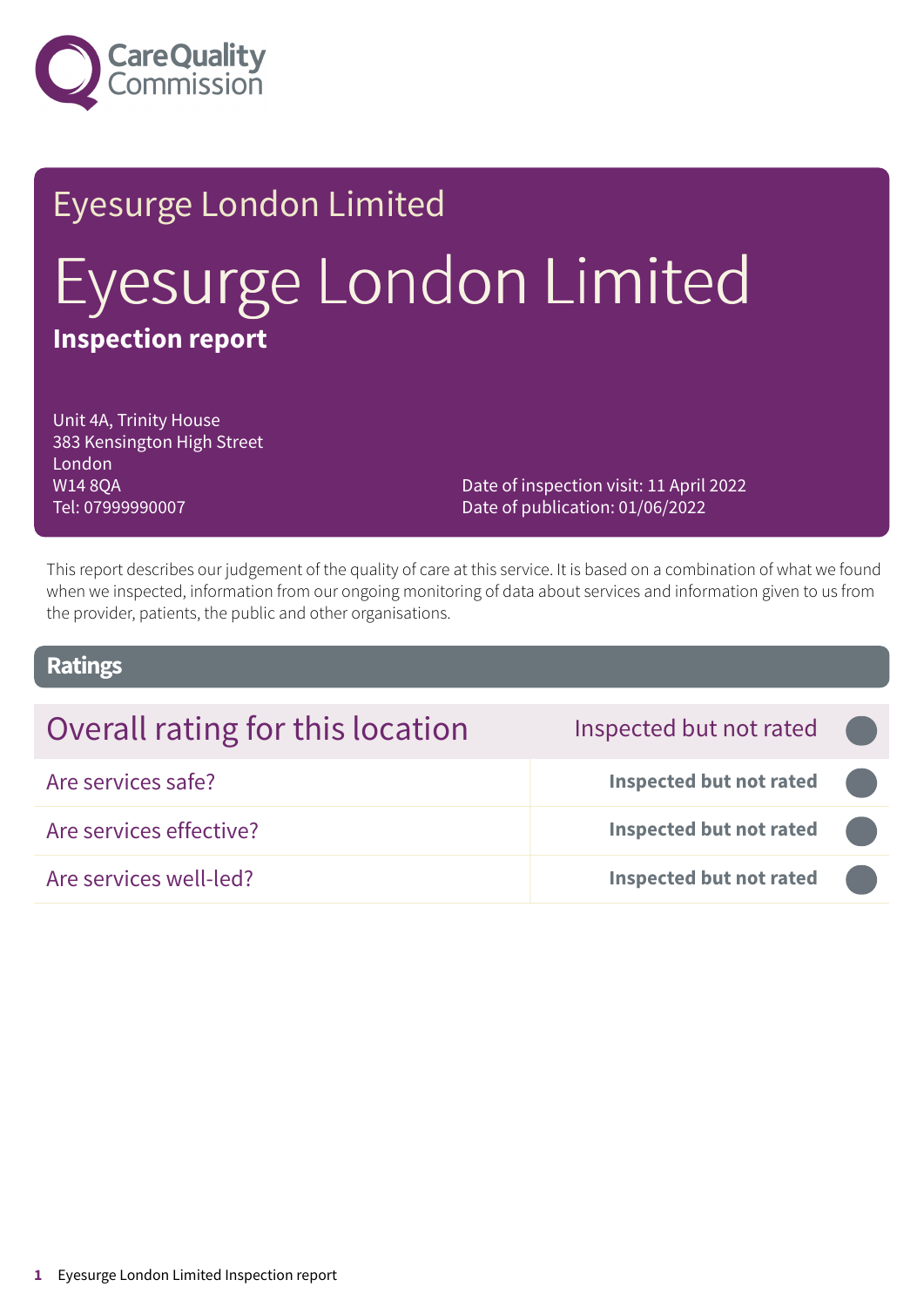### **Overall summary**

The service Eyesurge London Limited provides surgical procedures to adults only. We inspected the service using our focused inspection methodology.

The service was previously inspected in February 2022. As a result of this inspection we took urgent action to suspend the registration of the provider, for a period of eight weeks.

This inspection was a focused follow up inspection to review if all areas of concern raised at our last inspection had been resolved and the risk of harm to patients had been removed. We did not rate the service at this inspection; we were following up on concerns raised at our last inspection

#### We found that:

- The service did not control infection risk well. They did not manage medicines well.
- The service did not always provide care and treatment based on national guidance and evidence-based practice.
- The service did not have effective processes in place to safely manage medicines.
- Managers did not monitor the effectiveness of the service and did not make sure staff were competent for their roles.
- Leaders did not understand and manage the priorities and issues the service faced.
- Leaders did not have effective governance processes to identify risks and issues.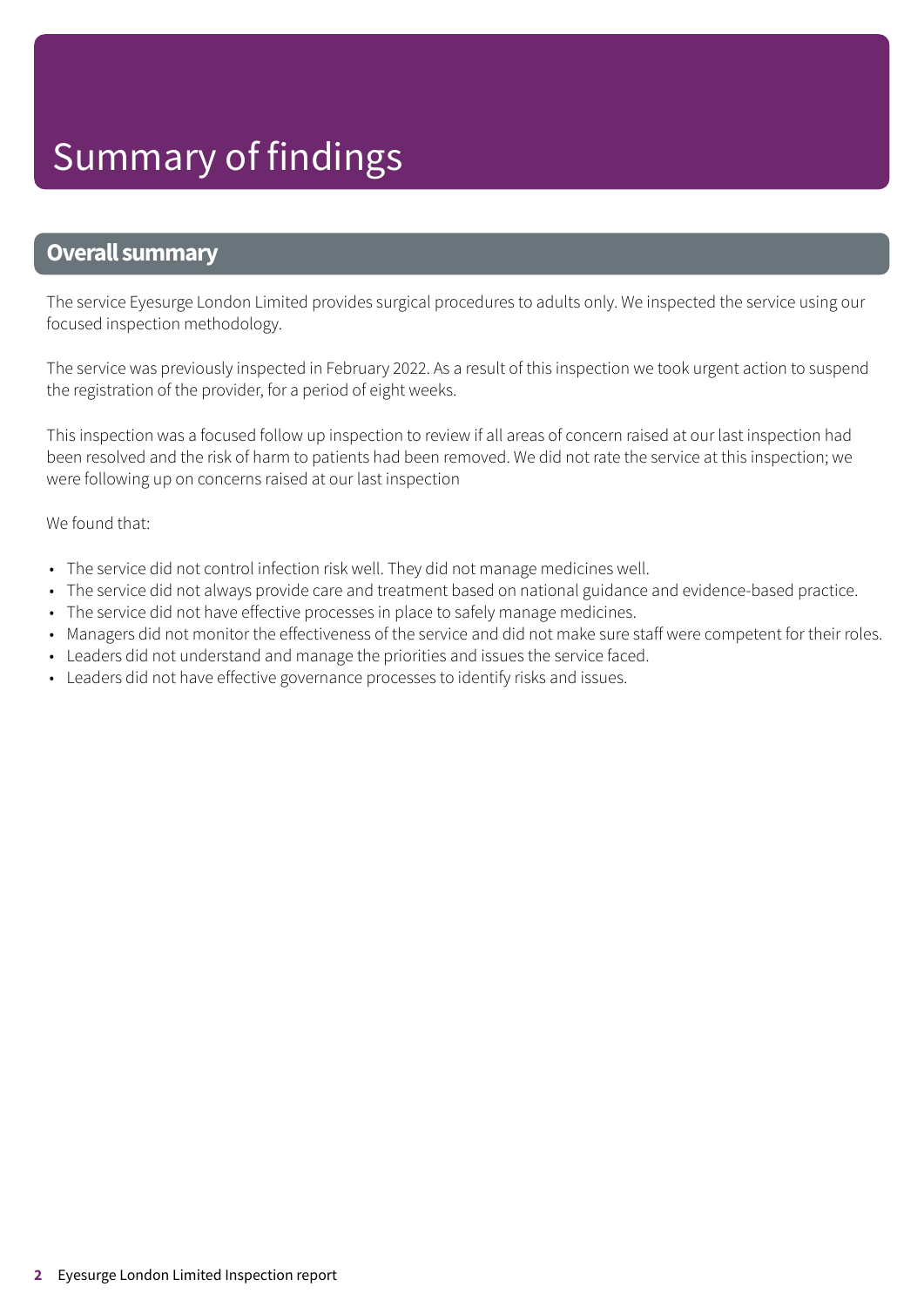# Summary of findings

| Our judgements about each of the main services |                                |  |                                            |  |  |
|------------------------------------------------|--------------------------------|--|--------------------------------------------|--|--|
| <b>Service</b>                                 |                                |  | <b>Rating Summary of each main service</b> |  |  |
| <b>Surgery</b>                                 | <b>Inspected but not rated</b> |  |                                            |  |  |
|                                                |                                |  |                                            |  |  |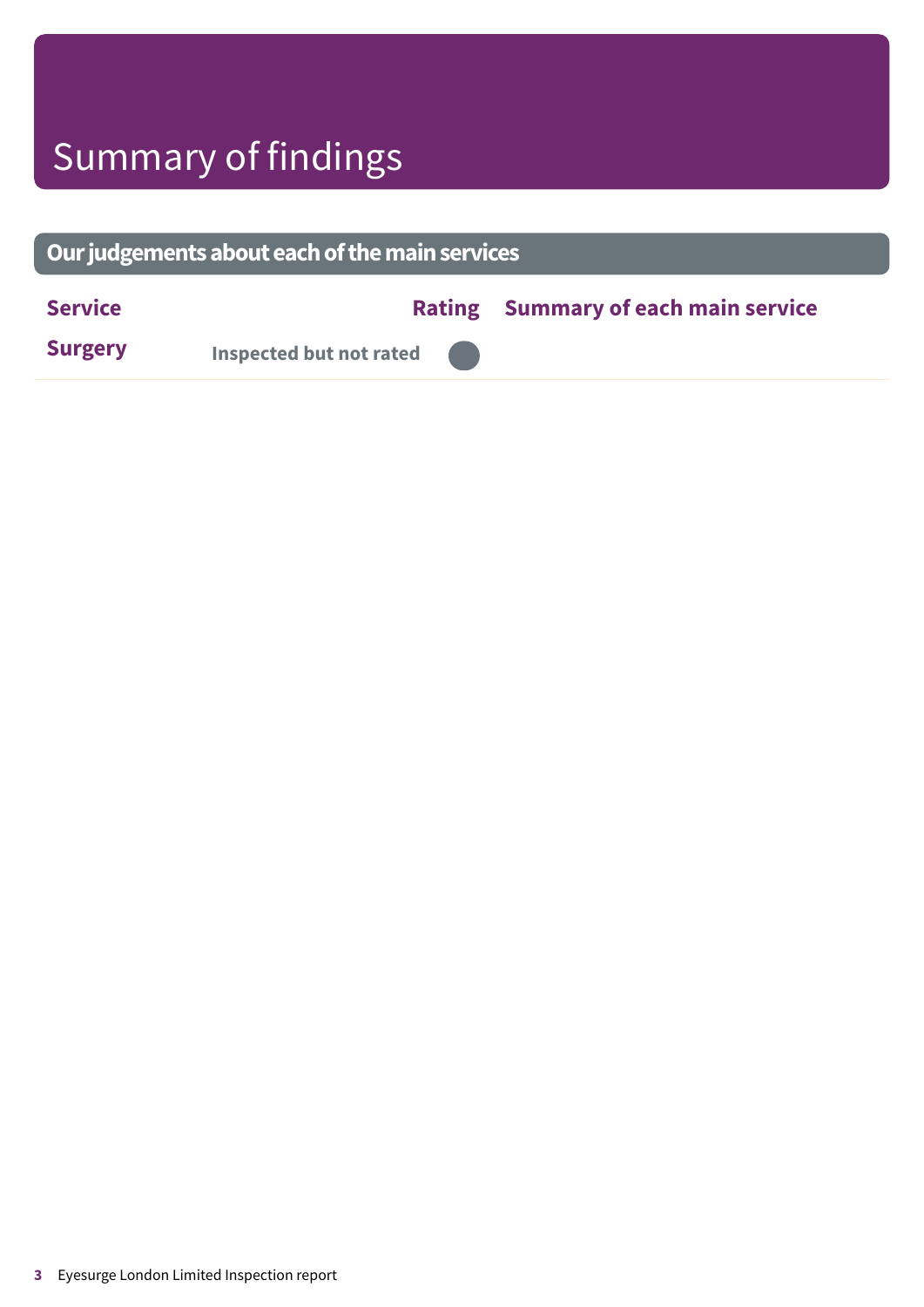# Summary of findings

## **Contents**

| Summary of this inspection                | Page |
|-------------------------------------------|------|
| Background to Eyesurge London Limited     | .5   |
| Information about Eyesurge London Limited | .5   |
| Our findings from this inspection         |      |
| Overview of ratings                       | -6   |
| Our findings by main service              | 7    |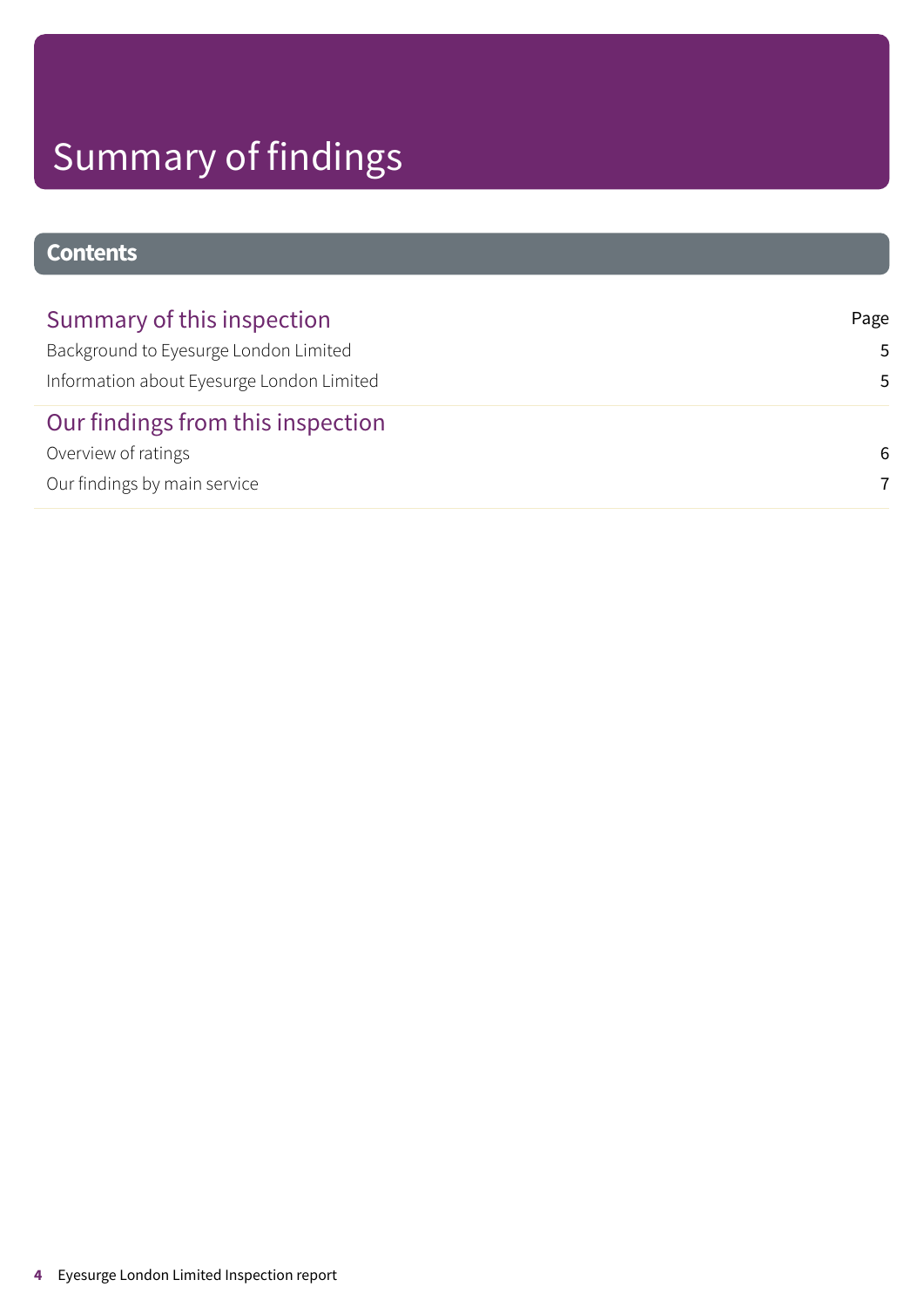### <span id="page-4-0"></span>**Background to Eyesurge London Limited**

Eyesurge London Limited was registered with the Care Quality Commission (CQC) in February 2019.

Eyesurge London Limited provides a range of cosmetic surgical and ophthalmic procedures to self-funding patients aged 21 years and over. All patients receiving care at the service are patients of surgeons using the provider's operating facilities under practising privileges. Practising privileges are a well-established system of checks and agreements, whereby doctors can practise in hospitals without being directly employed by them.

The patients receive their pre-operative consultation and the majority have their post-operative care delivered at the surgeon's own consulting rooms. The service can if necessary provide theatre staff to support the surgeon during the operation.

At the time of the inspection there was a registered manager and nominated individual in place. However, the registered manager had informed the CQC that they were absent from the service for three months and were not available during the focused follow up inspection.

Following our comprehensive inspection in February 2022, the service was rated inadequate and we suspended the registration of the provider and placed them in special measures. This focused follow up found the service had not made all the required improvements, therefore, we suspended the registration of the provider for a further eight weeks.

Services placed in special measures will continue to be monitored. If insufficient improvements have been made such that there remains a rating of inadequate overall or for any key question or core service, we will take action in line with our enforcement procedures to begin the process of preventing the provider from operating the service. This will lead to cancelling the registration or to varying the terms of their registration within six months if they do not improve. Where necessary another inspection will be conducted within a further six months, and if there is not enough improvement, we will move to close the service by adopting our proposal to vary the provider's registration to remove this location or cancel the provider's registration.

### <span id="page-4-1"></span>**Howwecarriedoutthis inspection**

The inspection was undertaken by a CQC inspector and a specialist advisor using our focused inspection methodology. The inspection was overseen by Nicola Wise, Head of Hospital Inspection.

During the inspection, we inspected the theatre, the recovery area, sluice room and staff changing area. We spoke with three members of staff and reviewed policies and other documentation.

You can find information about how we carry out our inspections on our website: https://www.cqc.org.uk/what-we-do/ how-we-do-our-job/what-we-do-inspection.

### **Areas forimprovement**

A final version of this report, which we will publish in due course, will include full information about our regulatory response to the concerns we have described.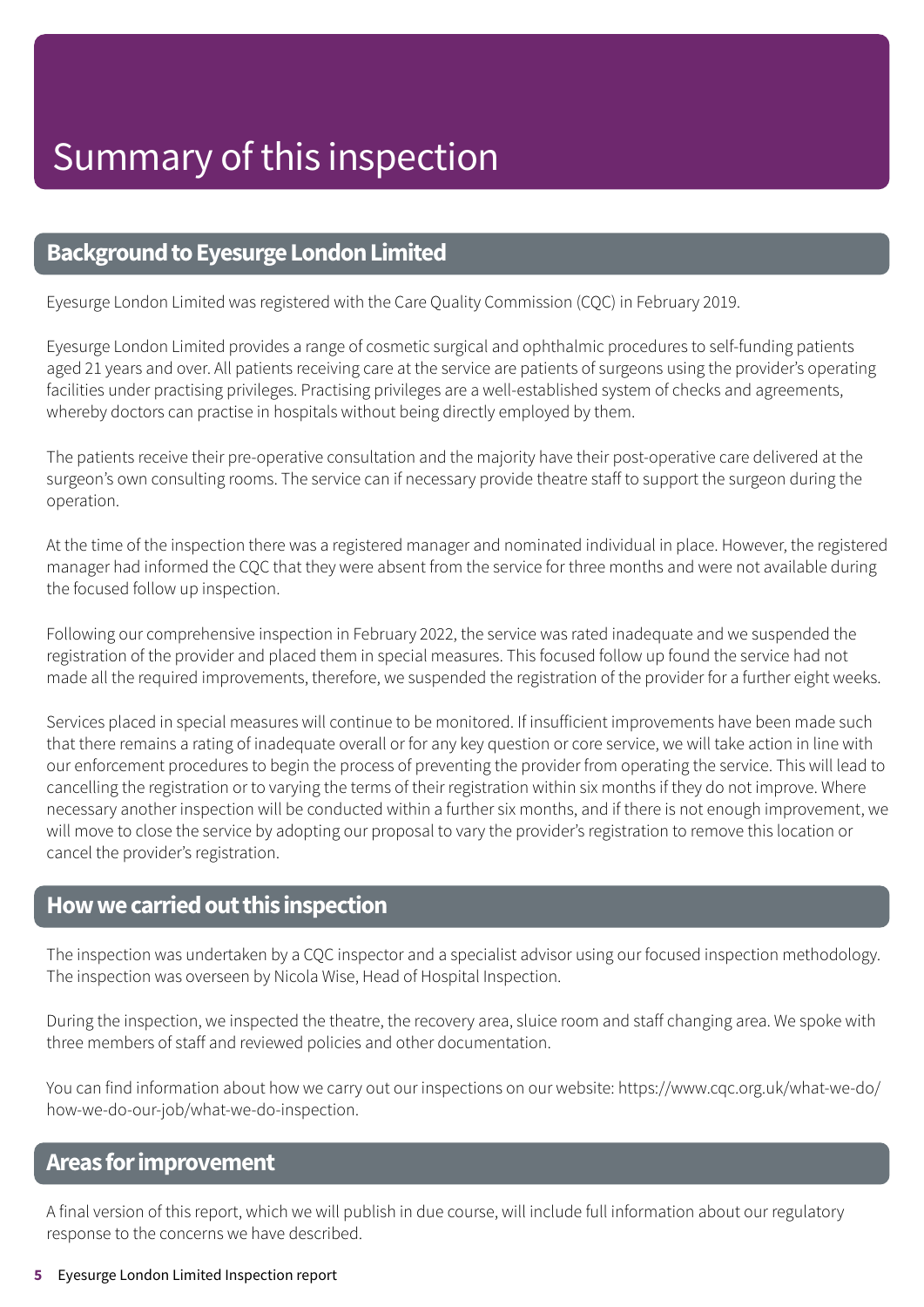# Our findings

## <span id="page-5-0"></span>**Overview of ratings**

Our ratings for this location are:

|                | Safe                       | <b>Effective</b>           | Caring        | Responsive    | Well-led                   | <b>Overall</b>             |
|----------------|----------------------------|----------------------------|---------------|---------------|----------------------------|----------------------------|
| Surgery        | Inspected but<br>not rated | Inspected but<br>not rated | Not inspected | Not inspected | Inspected but<br>not rated | Inspected but<br>not rated |
| <b>Overall</b> | Inspected but<br>not rated | Inspected but<br>not rated | Not inspected | Not inspected | Inspected but<br>not rated | Inspected but<br>not rated |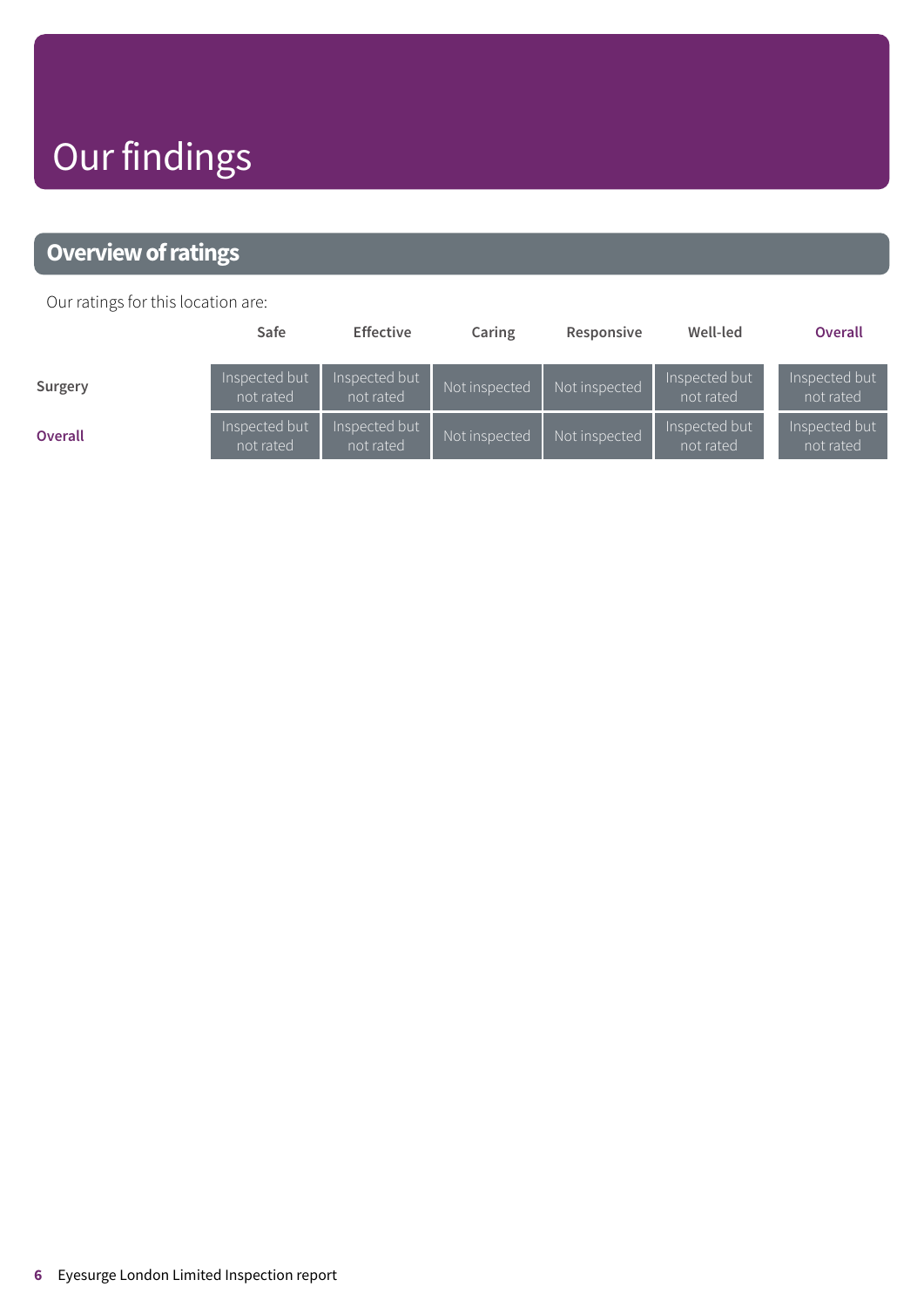# <span id="page-6-0"></span>**Surgery**

| Safe                     | Inspected but not rated        |  |
|--------------------------|--------------------------------|--|
| <b>Effective</b>         | <b>Inspected but not rated</b> |  |
| Well-led                 | <b>Inspected but not rated</b> |  |
|                          |                                |  |
| <b>Are Surgery safe?</b> |                                |  |

**Inspected but not rated –––**

We did not rate this domain during this inspection.

#### **Cleanliness, infection control and hygiene The service did not control infection risks well.**

Not all areas were clean, there was high level dust in a number of areas in the theatre. The theatre's daily cleaning check list showed the theatre had not been cleaned since 12 February 2022, however, the theatre had not been in use for any purpose since our previous inspection. During this inspection the service's cleaner had been on site and when we drew the dust issues to the attention of the staff they seemed surprised that the work had not been undertaken whilst the cleaner had been on site.

The sluice area was cluttered and untidy. Cleaning solutions were not all locked away. Mops were not stored away safely, they were sitting in the mop bucket. The control of substances hazardous to health (COSHH) cupboard was unlocked. There were items that should have been stored in the COSHH cupboard that were stored on the countertop and in other cupboards in the sluice room.

None of the equipment seen was labelled to show when it was last cleaned.

#### **Environment and equipment**

#### The facilities, premises and equipment did not keep people safe. Staff did not manage clinical waste well.

The recovery room remained unfit for purpose. There were two recovery beds in the recovery room which did not allow for adequate movement around the beds in an emergency. We were told that there would never be two patients being recovered at the same time, so we were unsure of the requirement for the second bed.

The resuscitation trolley was now located in the recovery room. It remained unlocked and unsecure because the lockable door on the front was unlocked and the key was left in the lock. The draws of the trolley were not secured using tamper tags. This meant all medicines and equipment could be accessed by unauthorised people.

The safe disposal of clinical waste was still not in line with National guidance. Staff we spoke with stated the service had permission from the building owner to use the general refuse area to store their lockable yellow clinical waste bin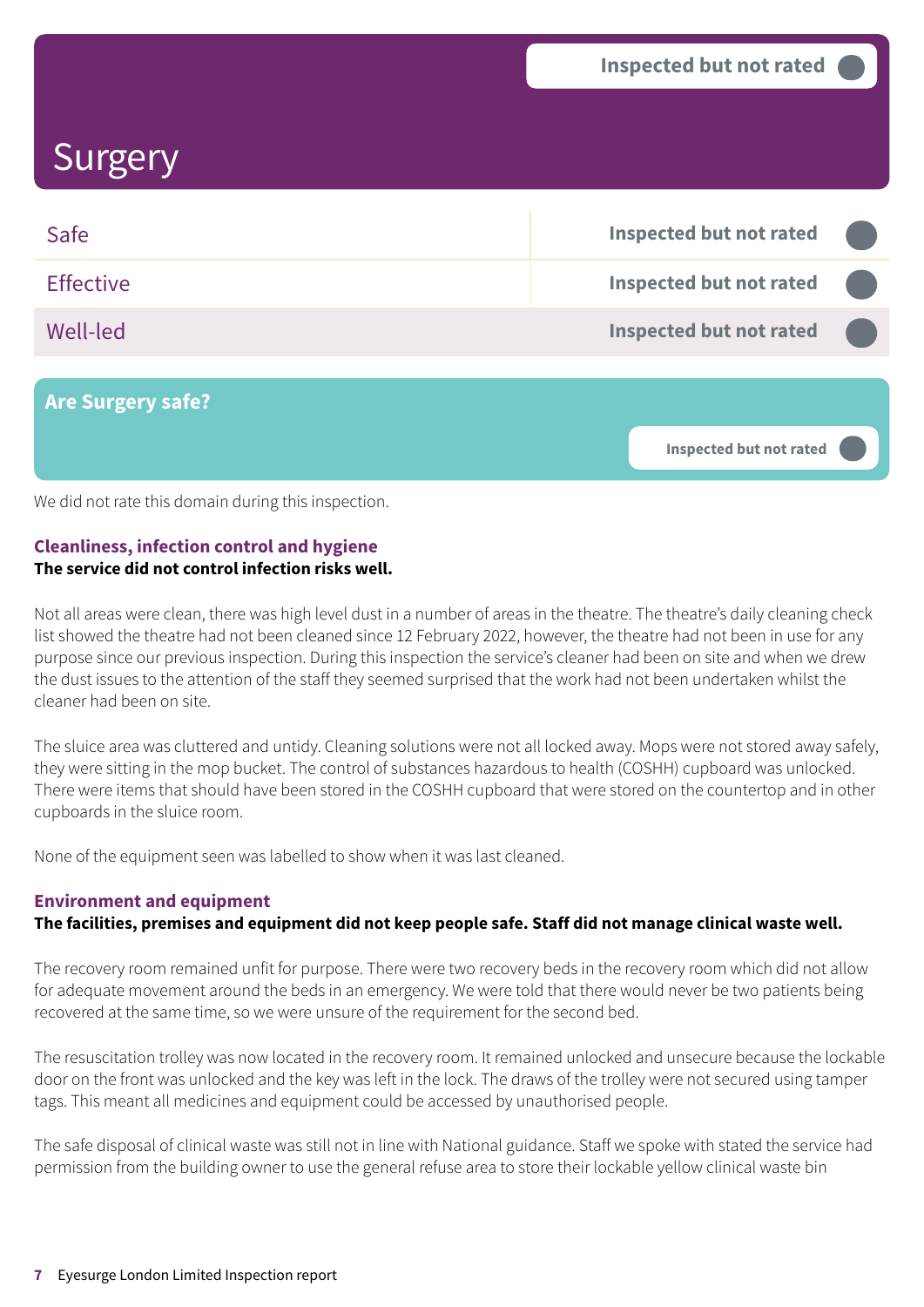# Surgery

alongside residential household waste. The service provided evidence they had ordered and paid for a metal cage which was to be located in the general refuse area. This would allow the yellow clinical waste bin to be locked away from general residential waste. This had not been delivered or installed at the time of the inspection. We did not see any evidence that the service had requested permission from the building owner to build this cage in the refuse storage area.

#### **Staffing**

#### The service could not be assured staff had the right qualifications, skills, training and experience to keep **patients safe from avoidable harm.**

The service did not employ nursing staff. If nurses were required to support in theatres, they were employed daily as self-employed nurses. There was still very limited information to confirm these staff had provided the service with the necessary checks such as disclosure and barring service (DBS) checks, references, photographic identification, or that they had completed an application form or that they held personal indemnity before they worked at the location. We found that only two out of the eight self employed staff had provided any documentation requested by the service at the time of our inspection.

#### **Medicines**

#### **The service did not use systems and processes to safely prescribe, administer, record and store medicines.**

The service was holding and storing controlled drugs (CDs) without a Home Office license. The service was awaiting the Home Office validation visit at the time of our focused follow up inspection. The service had removed the controlled drugs they held and were storing them in a locked filing cabinet in the reception area and not in the controlled drugs cabinet. We were told the controlled drugs were being stored there in readiness for the pharmacist to destroy them. However, storing of controlled drugs in this manner is not in line with National guidelines and the proposed destruction of some of the controlled drugs was not in line with current legislation.

There were still no effective arrangements for the disposal of medicines and controlled drugs. The clinic manager still demonstrated no knowledge of the correct procedure to dispose of CDs or an awareness the current procedure was not in line with regulations or the instructions outlined in the service's medicines' management policy.

We found the paperwork and process of reporting the refrigeration temperatures of medicines stored in the fridge had not been established.

The resuscitation trolley had missing medicines. There was no anaphylaxis box and some medicines that would be required in an emergency were still missing. These medicines had been ordered but had not yet been received by the service. This posed a risk that timely treatment would not be delivered to a patient in an emergency.

### **Are Surgery effective?**

**Inspected but not rated –––**

We did not rate this domain during this inspection.

### **Evidence-based care and treatment**

**The service did not always provide care and treatment based on national guidance and evidence-based practice.**

**8** Eyesurge London Limited Inspection report